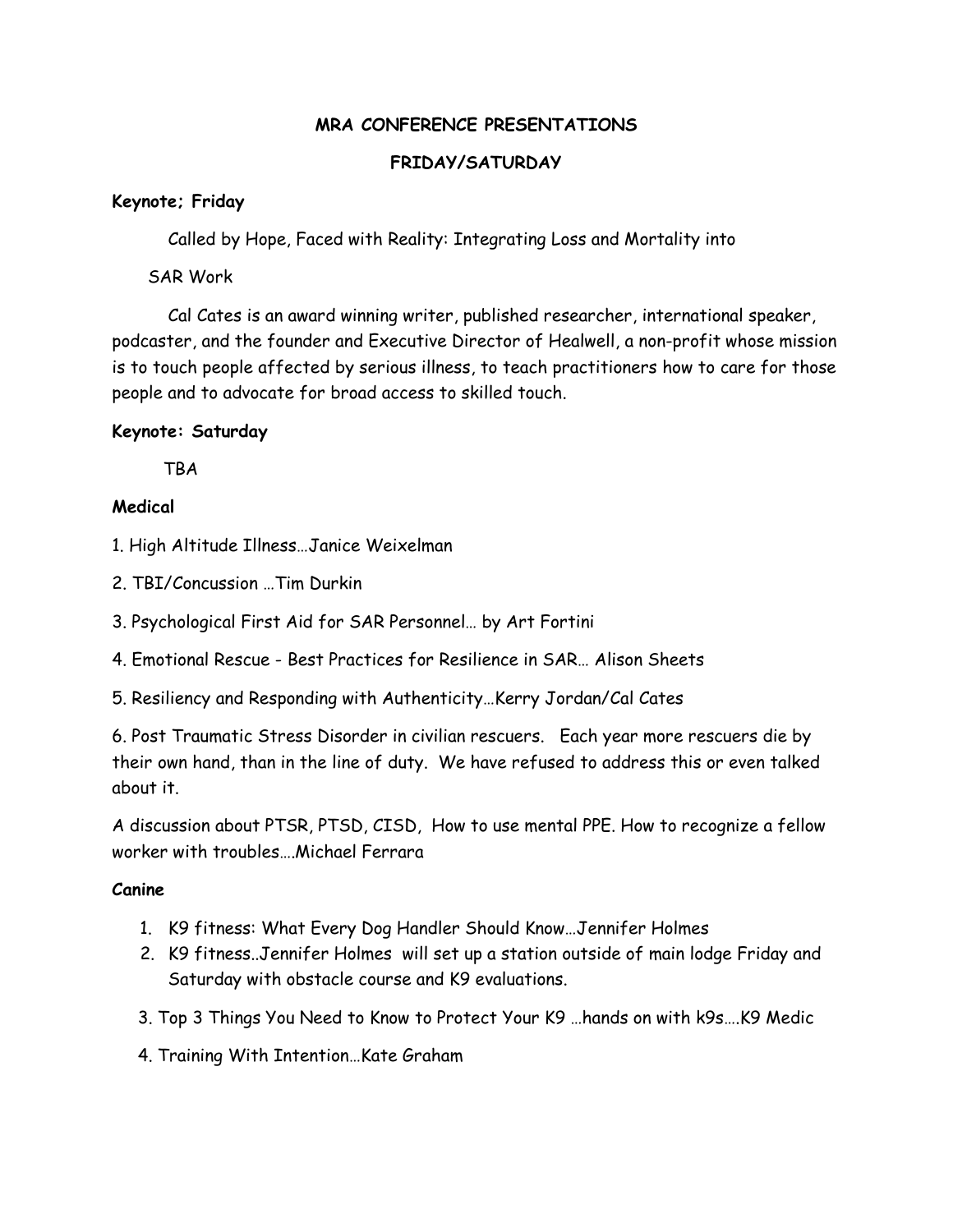5. Developing objective based training plans focused on isolating variables for any K9 discipline…Denise Alvord

- 6. Building the Working Puppy..Kate Graham
- 7. Indications for SAR dogs…Ann-Marie Boness .. with K9s
- 8. Indication: Practical Work for HRD, Live, and Articles…Ann-Marie Boness…with K9s

# **Rescue/Search**

1. Near Miss Panel…Dale Wang

- 2. Difficult missions/ good outcomes..Blake McCarty
- 3. Rigging For Rescue..subject to be announced..Mike Gibbs
- 4. Rudy Moder Search in ROMO…George Janson

5. Breaking the Halo..explores the deadly thinking errors that can occur outdoors and beyond; offers a simple, universal approach to confronting complacency, assumptions, and communication breakdowns between subordinates and leaders…Katjarina Hurt

6. SMC Vector Rigging - This will include how to set up the SMC Vector (Edge and load management system) correctly but will also introduce new equipment such as Winches, Clutches and different styles of pulleys…Martin Barnett

7. Lightweight Rope Rescue Systems; How much do they weigh, and how much time do they save?..Steve Petty

# **Tracking**

1. Mantracking 101 - LCSAR tracking team

# **Helicopters**

1. HAATS demonstration ..Charlie Shimanski …Thursday evening

2. Helicopter-based RECCO system..Tim Durkin

#### **Snow**

1. Alpine/Mountaineering accident on Mt. Neva (Indian Peaks)..Alison Sheets

2. How Beacon Guidebooks uses the ATES scale, and how you can too. We use the Avalanche Terrain Exposure Scale (ATES) to classify avalanche terrain as it relates to a person's exposure to likelihood and consequences. My presentation would go through the exercise we use to classify the terrain in our area, which will hopefully teach the audience